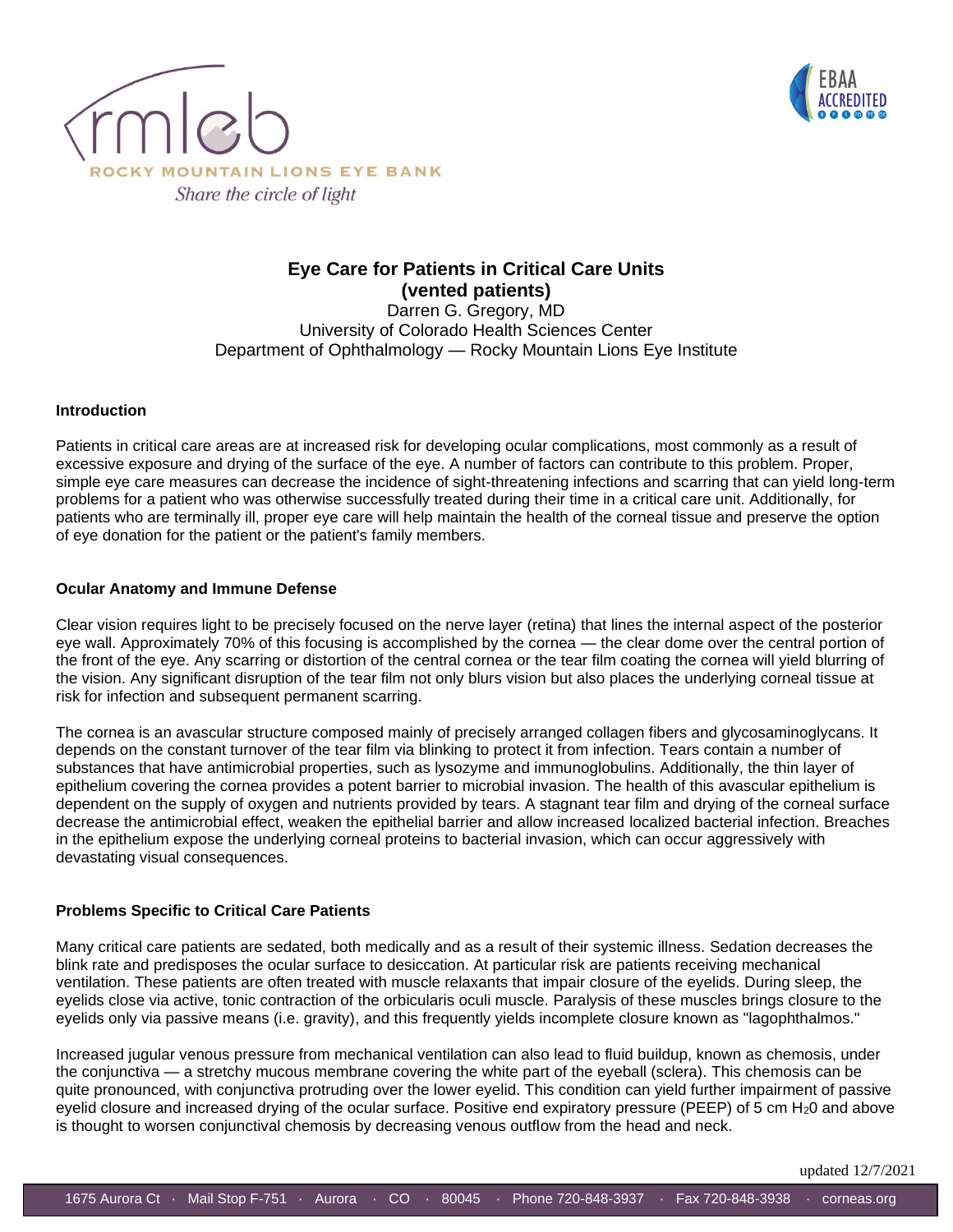



Corneal infections, or infiltrates, are most commonly caused by the patient's own bacterial flora. It is important that the patient's face is kept clean and that care be taken to protect the patient's eyes when suctioning gastrointestinal or respiratory secretions. Introduction of bacterial flora from these sites onto a compromised ocular surface can yield aggressive bacterial infections.



This is a normal, healthy donor cornea seen through a slit lamp microscope with a ide beam. The layers are compact; and the cornea is smooth, translucent and intact.



This donor cornea has several issues, most likely the result of poor eye care. The outer layers of the cornea, the epithelium, have become dry and opaque from exposure to the air. The lower half of the epithelial layers have sloughed away. Sloughing typically occurs below the lid line when the donor's eyes are not completely closed. The cornea has multiple, deep stromal folds, which is an indication of edema or swelling of the inner layer of the cornea, the stroma. Eye care can go a long way in preventing these issues.

#### **Nursing Assessment**

Assessment of a critical care patient's eyes should routinely be done by each nursing shift. Checking the eyes of patients who are not sedated and ventilated will allow nurses to gain an appreciation of the normal appearance of the eye. Most ocular problems in critical care patients arise from lagophthalmos, which generally increases in severity with increased sedation. It is important that eyelid position be carefully assessed. Using a penlight or flashlight will help reveal poor lid closure, which might be masked by the eyelashes. Excessive exposure can lead to breakdown of the corneal epithelium, known as keratopathy. This can be recognized as an irregular reflection of light from a penlight off the corneal surface. Lubricating ointments can also disrupt this reflection, but a gentle rinse of the ocular surface with sterile saline will rinse the ointment away. This irregular reflection of light indicates an inadequate tear film and a breakdown in the integrity of the corneal epithelium. This places the cornea at risk for infection.

Exposure keratopathy can lead to keratitis — a term for any corneal inflammation, infectious or otherwise. Bacterial keratitis in the critical care setting has an increased association with aggressive Gram(-) bacteria such as Pseudomonas. Once these bacteria gain entry into the subepithelial corneal collagen, rapid destruction of corneal tissue can occur. An infectious corneal ulcer will appear as a whitish area on the corneal surface. It is often accompanied by a purulent discharge. Severe dryness can also yield whitish opacities of the cornea. Therefore, an ophthalmology consultation is recommended for any new, white lesions noted on the cornea. Following infection, the orderly arrangement of corneal collagen fibers is disrupted and the resultant scar tissue yields permanent vision loss, which may require a cornea transplant for visual rehabilitation. The risk of this dire consequence may be greatly diminished if the early signs of lagophthalmos and exposure keratopathy are recognized and treated.

#### **Nursing Interventions**

Prevention of ocular complications in critical care areas begins with an awareness of the potentially devastating consequences of corneal infections. Both the evaluation and treatment of ocular surface exposure and dryness are relatively simple and minimally labor-intensive but nevertheless effective.

Each assessment of the patient by the nursing staff should include an evaluation of the adequacy of blinking and eyelid closure. If the eyes appear closed, careful inspection with a penlight or flashlight should be performed to assure the lids are, in fact, completely closed. As mentioned before, the eyelids may hide the fact that the lids are not completely closed, allowing the ocular surface to dry out.

In a sedated patient with seemingly closed eyes, the upper eyelids should be manually elevated to allow inspection of the cornea. A piece of gauze helps with manual traction of the eyelids if they are oily. Does the tear film appear uniform or is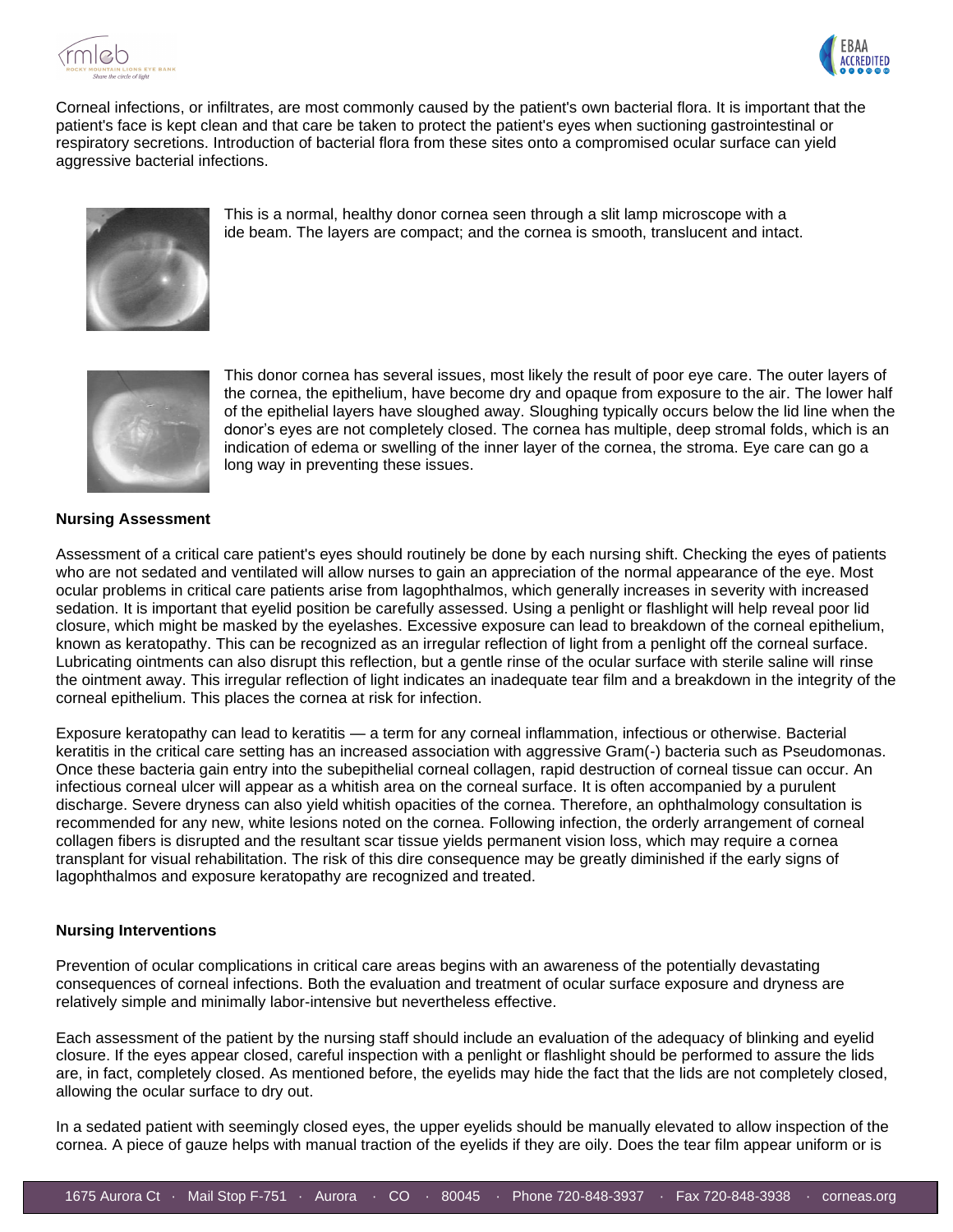



the light reflection irregular? Sterile saline may be used to rinse away any mucous or lubricant ointment, thus allowing better assessment of the corneal surface. Any patient with signs of exposure keratopathy, lagophthalmos, or a decreased blink rate (normal blinking occurs every 5-10 seconds) should be treated every 4-6 hours with an ocular lubricating ointment such as Lacrilube. Ointments moisturize the ocular surface more effectively than drops. The ointment should be placed along the internal surface of the lower eyelid, which should then be manually closed to spread the ointment over the ocular surface. Once again, if any whitish corneal lesions or purulent discharge develops prompt ophthalmologic consultation is indicated to rule out corneal infection. A small amount of non-purulent mucous buildup is common in cases of exposure keratopathy.

In cases of significant exposure, whether from decreased blinking or poor lid closure, lubricant ointment should be applied every 4 hours. Prolapsed, chemotic conjunctiva can further worsen the exposure problems. In addition to lubricant ointment, polyethylene wrap (i.e. plastic wrap), may be placed over the skin in a strip from temple to temple, wide enough to cover the lower forehead, bridge of the nose, and upper cheeks. This will create a "moisture chamber" over the eyes. A small amount of petroleum jelly on the skin of the brow, temples and cheeks will create a tighter seal by the plastic wrap, but still allow easy removal for inspection and application of ointment. The plastic wrap should be changed each shift to lessen the risk of infection. Additionally, visitors to the patient should be briefed on the need for the plastic wrap to avoid any undue alarm.

#### **Sensitivity of Families to the Moisture Chamber**

Some family members may have increased anxiety due to the appearance of their loved one with a polyethylene moisture chamber in place. The Rocky Mountain Lions Eye Bank is very sensitive to families and their needs. It should be noted, a lot of research has shown families make decisions and rate their overall hospital experience by how they are treated and how well they are informed throughout the process. This means not only educating them about their loved one's disease process but also about the treatments and nursing care they receive. If this is done in a consistent, sensitive way without technical jargon, most families will be able to accept and understand the moisture chamber. Some may even become advocates and police its positioning. Here are some options:

1. A simple, non-technical explanation might be: "Some of the medications he is on cause muscles to relax, including the tiny ones that close his eyes and make him blink. When this happens, the eye can dry out pretty quickly and cause him vision problems later on. This is a "moisture chamber" that traps moisture close to his eyes. We check his eyelids every shift. When his muscles can keep his eyes closed, or when he blinks more often, then we can remove it. It's only held on with petroleum jelly, so it would be good if you help keep an eye on it to make sure it hasn't shifted around or come off."

2. For families that express particular anxiety over the chamber, simply remove it during short visits. Because the moisture chamber is held in place with petroleum jelly, it is easily removed and replaced. This is not, however, a substitute for a thorough discussion with the family about the need for the moisture chamber.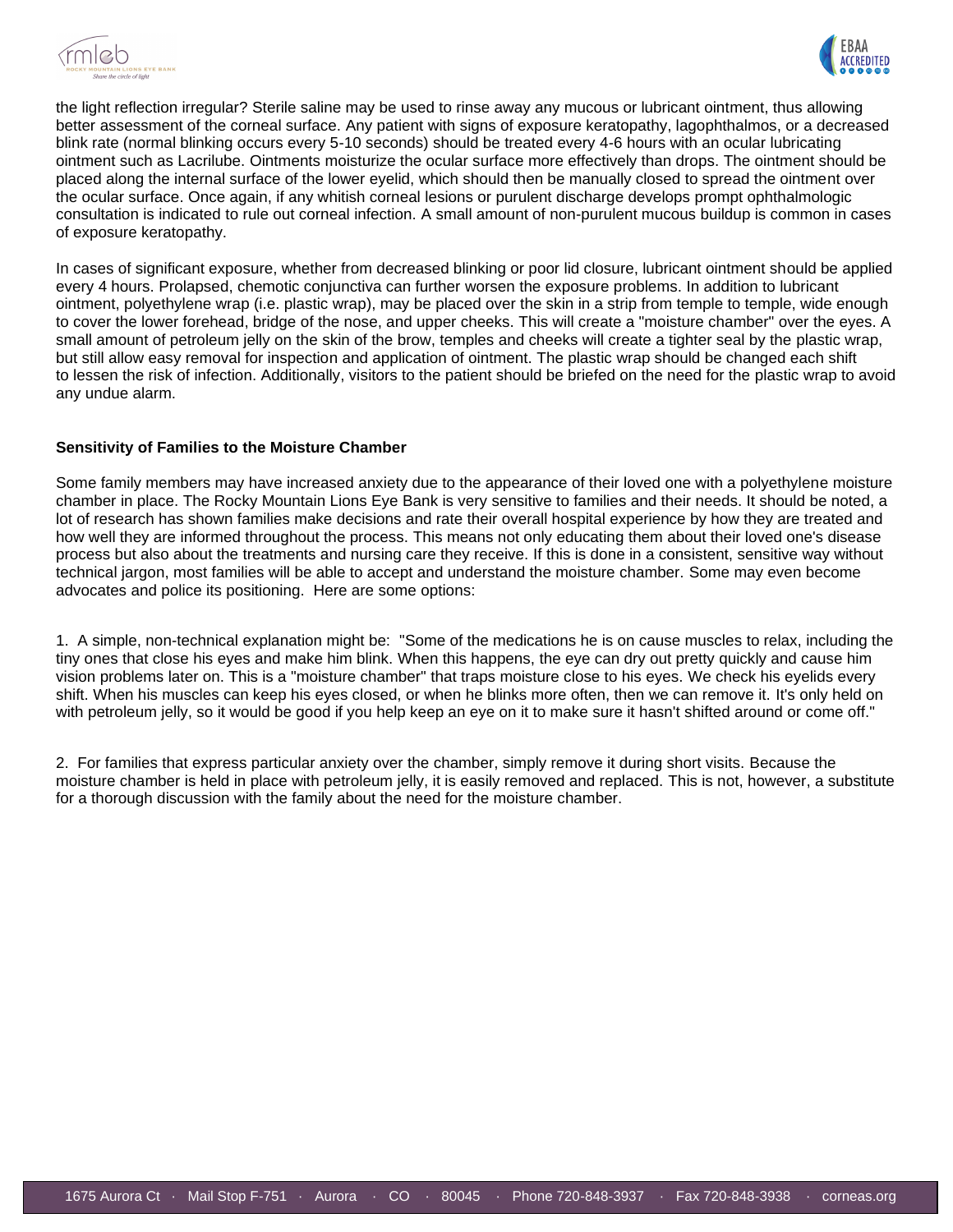



#### Selected Bibliography

- 1. Cortese, D., Capp, L., McKinley, S. "Moisture Chamber Versus Lubrication for the Prevention of Corneal Epithelial Breakdown." *American Journal of Critical Care* 1995; 4: 425-8.
- 2. Cunningham, C., Gould, D. "Eyecare for the Sedated Patient Undergoing Mechanical Ventilation: the Use of Evidence-Based Care." *International Journal of Nursing Studies* 1998; 35: 32-40.
- 3. Dua, H. "Bacterial Keratitis in the Critically Ill and Comatose Patient." *Lancet* 1998; 351: 387-8.
- 4. Farrek, M., Wray, F. "Eyecare for Ventilated Patients." *Intensive and Critical Care Nursing* 1993; 9: 137-41.
- 5. Hernandez, E., Mannis, M. "Superficial Keratopathy in Intensive Care Unit Patients." *American Journal of Ophthalmology* 1997; 124: 212-6.
- 6. Lenart, S., Garrity, J. "Eye Care for Patients Receiving Neuromuscular Blocking agents or Propofol during Mecahnical Ventilation." *American Journal of Critical Care* 2000; 9: 188-91.
- 7. McClellan, K. "Mucosal Defense of the Outer Eye." *Survey of Ophthalmology* 1997; 42: 233-46.
- 8. Mercieca, F., Suresh, P., Mortan, A., et al. "Ocular Surface Disease in Intensive Care Unit Patients." *Eye* 1999; 13: 231-6.
- 9. Parkin, B., Turner, A., Moore, E., et al. "Bacterial Keratitis in the Critically Ill." *British Journal of Ophthalmology* 1997; 81: 1060-3.
- 10.Suresh, P., Mercieca, F., Morton, A., et al. "Eye Care for the Critically Ill." *Intensive Care Medicine* 2000; 26: 162-6.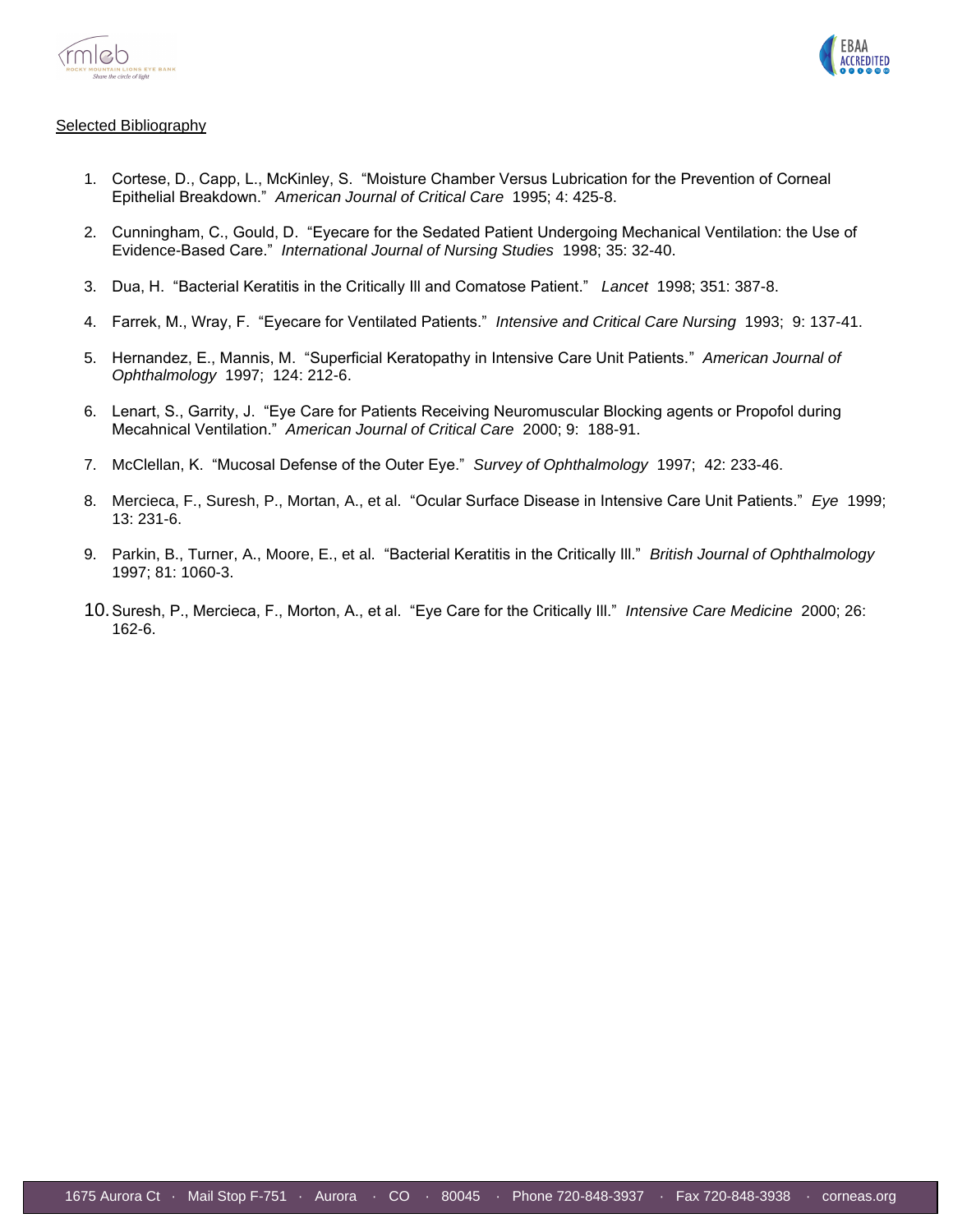



### **Eye Care Decision Tree for Unconscious/Sedated Patients on a Ventilator**

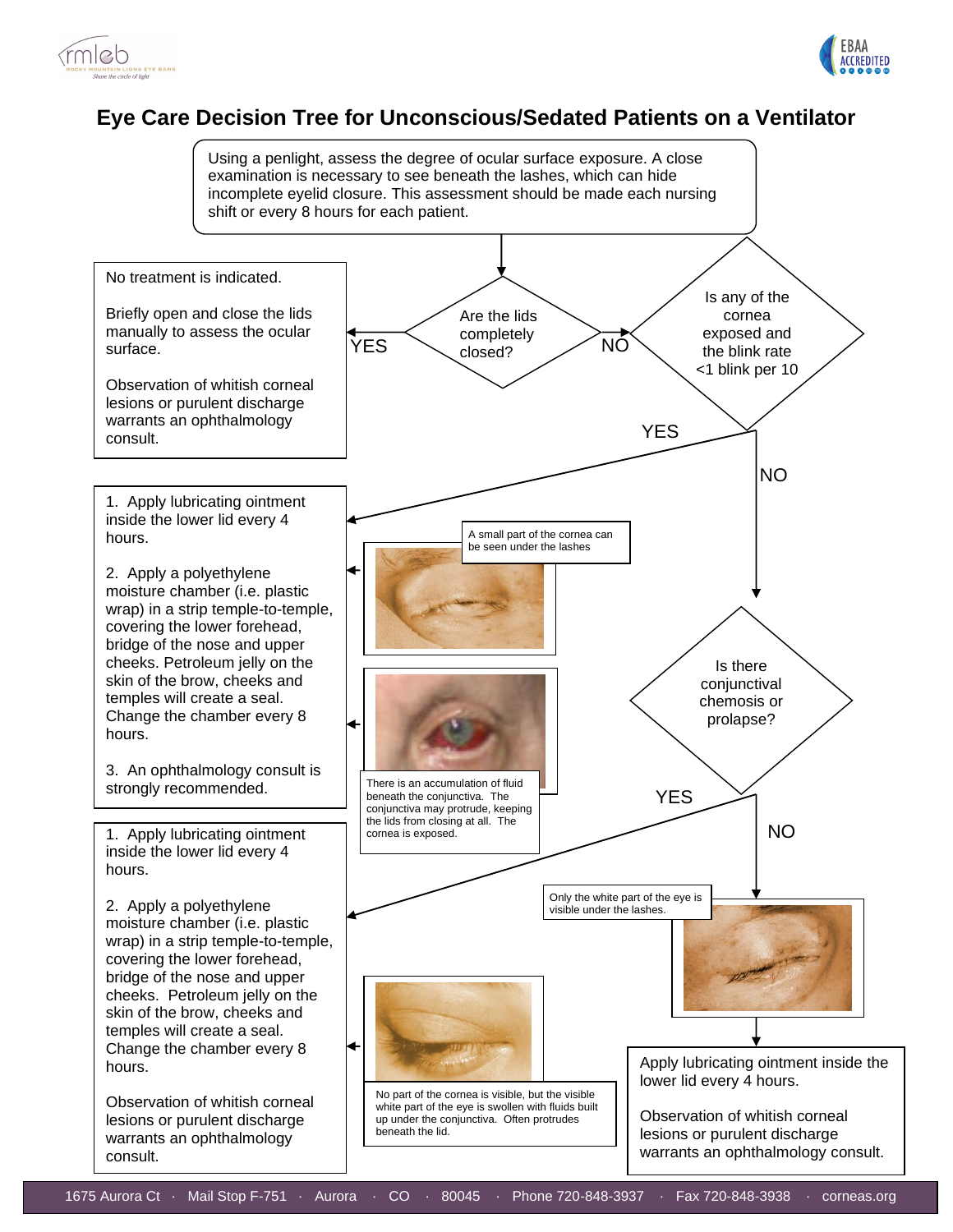



## **Application of a Polyethylene Moisture Chamber**

Make sure the patient's face is clean and that lubricating ointments have been instilled prior to application of a moisture chamber



1. Apply a small amount of petroleum jelly to your fingertip.

2. Apply the petroleum jelly from temple to temple, across the forehead, bridge of the nose and upper cheekbones. (indicated by the red line in the photo)





3. Apply a 4-6 inch wide strip of plastic wrap over the area. Press film into the petroleum jelly at the forehead, then smooth around the petroleum jelly line. The chamber should not be tight over the eyes.

4. The chamber should be changed every 8 hours. It may be easily lifted or removed for eye examination and for family visits in cases where the chamber causes family members increased anxiety. Every effort should be made to explain the role of the moisture chamber in preserving the patient's sight.